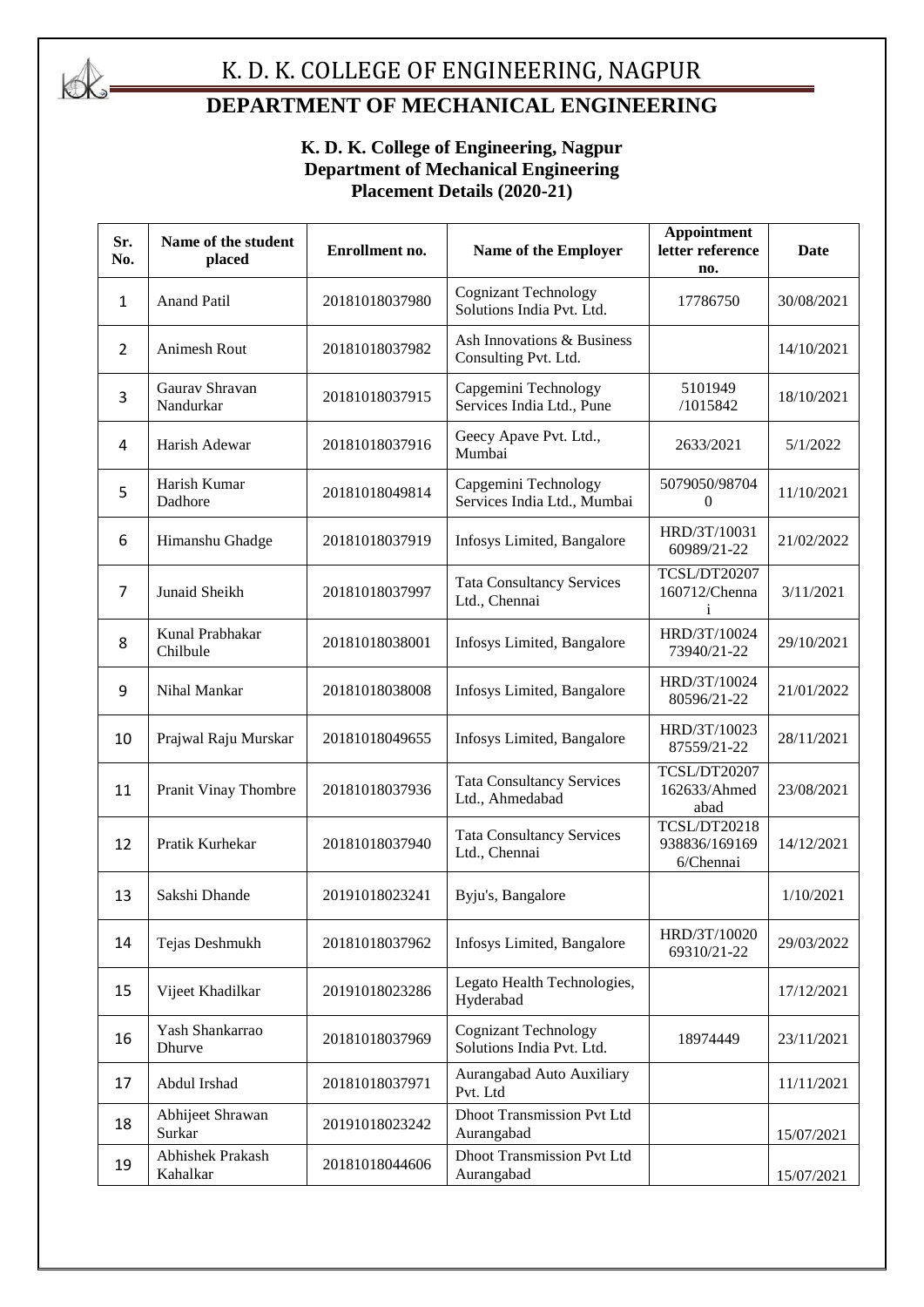

| 20 | Aditya Dharampal<br><b>Bhagat</b> | 20191018023245 | Laxmi Agni Components &<br>Forging Pvt. Ltd.,<br>Aurangabad | 13/12/2021 |
|----|-----------------------------------|----------------|-------------------------------------------------------------|------------|
| 21 | Akash Raju Chute                  | 20181018037976 | <b>Dhoot Transmission Pvt Ltd</b><br>Aurangabad             | 15/07/2021 |
| 22 | Akash Satyanayan<br>Patel         | 20181018037977 | Laxmi Agni Components &<br>Forging Pvt. Ltd.,<br>Aurangabad | 13/12/2021 |
| 23 | Akash Shende                      | 20181018038844 | Aurangabad Auto Auxiliary<br>Pvt. Ltd                       | 11/11/2021 |
| 24 | Akash Sunil<br>Bhalsagar          | 20191018023246 | Laxmi Agni Components &<br>Forging Pvt. Ltd.,<br>Aurangabad | 13/12/2021 |
| 25 | Ankit Manohar Kakde               | 20191018023249 | <b>Dhoot Transmission Pvt Ltd</b><br>Aurangabad             | 15/07/2021 |
| 26 | Ankush Chirwatkar                 | 20181018037909 | BYJU's Think & Learn Pvt.<br>Ltd., Bangalore                | 8/2/2022   |
| 27 | Apeksha Bansod                    | 20181018037902 | <b>Dhoot Transmission Pvt Ltd</b><br>Aurangabad             | 18/07/2021 |
| 28 | Arpit Premdas<br>Rangari          | 20181018037985 | Laxmi Agni Components &<br>Forging Pvt. Ltd.,<br>Aurangabad | 13/12/2021 |
| 29 | Ashish Sureshkumar<br>Mishra      | 20181018037911 | Shantdeep Metals Pvt. Ltd                                   | 30/11/2021 |
| 30 | <b>Bobby Amte</b>                 | 20191018023250 | Lighthouse Infosystem,<br>Nagpur                            | 17/09/2021 |
| 31 | Deepak Meshram                    | 20181018037990 | Lirik Infotech Pvt. Ltd.,<br>Gurgaon                        | 5/11/2021  |
| 32 | Digvijay Gabhane                  | 20191018023251 | Aurangabad Auto Auxiliary<br>Pvt. Ltd                       | 11/11/2021 |
| 33 | Diksha Dange                      | 20181018037897 | Aurangabad Auto Auxiliary<br>Pvt. Ltd                       | 11/11/2021 |
| 34 | Gulshan Shende                    | 20181018037993 | Goyal Pulverisers &<br>Minerals, MIDC Hingna,<br>Nagpur     | 1/9/2021   |
| 35 | Himanshu Manohar<br>Barapatre     | 20181018037917 | Laxmi Agni Components &<br>Forging Pvt. Ltd.,<br>Aurangabad | 13/12/2021 |
| 36 | Himanshu Maroti<br>Raut           | 20181018049562 | <b>Dhoot Transmission Pvt Ltd</b><br>Aurangabad             | 15/07/2021 |
| 37 | Jaiprakash Narendra<br>Kapse      | 20181018037921 | Pinclick                                                    | 24/08/2021 |
| 38 | Jeevan Pandharirao<br>Thakre      | 20181018037924 | Laxmi Agni Components &<br>Forging Pvt. Ltd.,<br>Aurangabad | 13/12/2021 |
| 39 | Kunal Bedarkar                    | 20191018023255 | Endurance Ltd., Aurangabad                                  |            |
| 40 | Kunal Ganesh Ghuse                | 20181018038000 | <b>Dhoot Transmission Pvt Ltd</b><br>Aurangabad             | 18/07/2021 |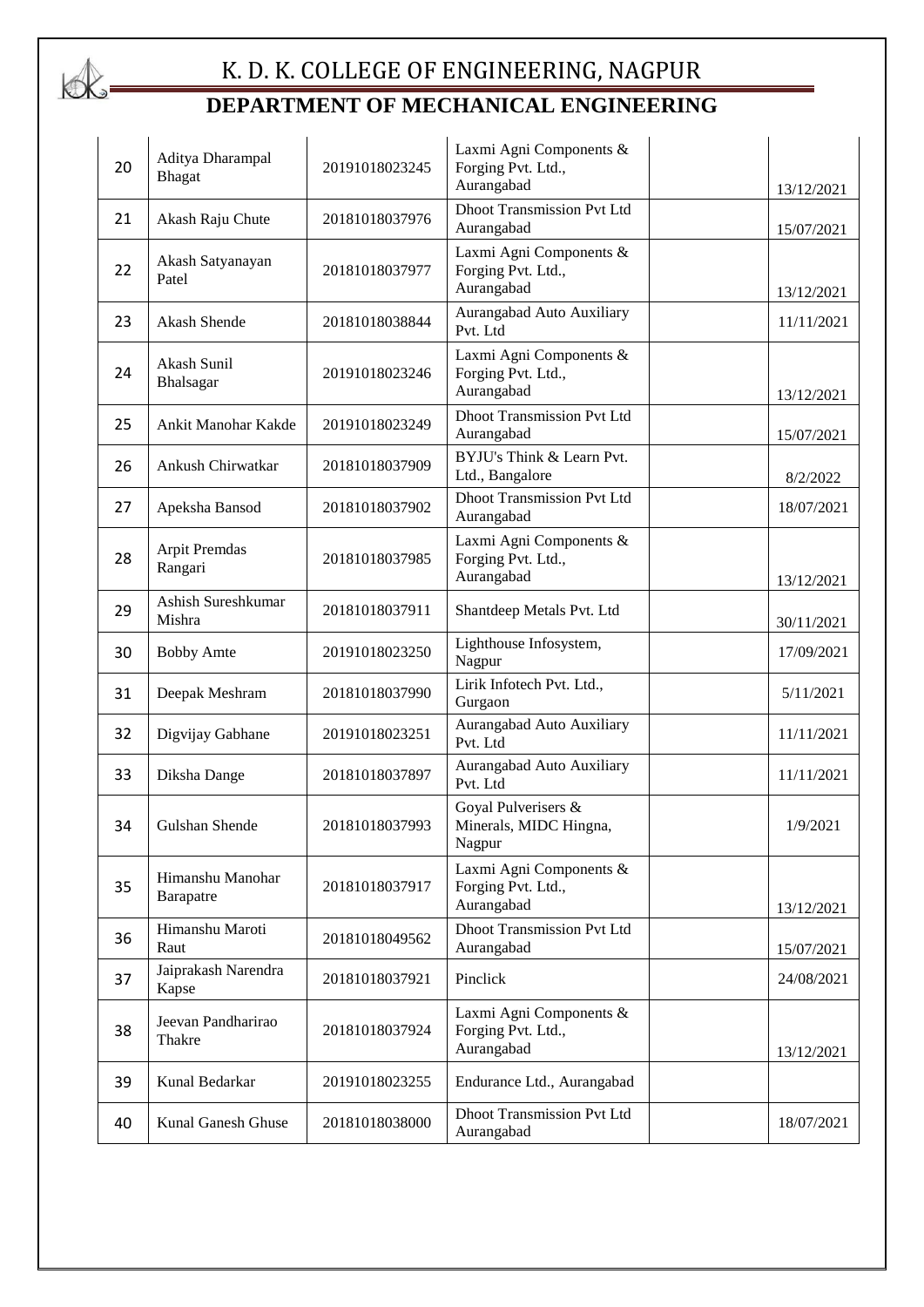

| 41 | Lokesh Ranbhid<br>Gaidhane    | 20181018038002 | Laxmi Agni Components &<br>Forging Pvt. Ltd.,<br>Aurangabad       |                                            | 13/12/2021 |
|----|-------------------------------|----------------|-------------------------------------------------------------------|--------------------------------------------|------------|
| 42 | Mrunal Ganeshsingh<br>Chavhan | 20181018037926 | Laxmi Agni Components &<br>Forging Pvt. Ltd.,<br>Aurangabad       |                                            | 13/12/2021 |
| 43 | Mrunal Pandhare               | 20181018038006 | <b>Tata Consultancy Services</b><br>Ltd.                          | TCSL/DT20219<br>424445/173740<br>0/Lucknow | 24/01/2022 |
| 44 | Navnath Kannake               | 20181018037927 | Aurangabad Auto Auxiliary<br>Pvt. Ltd                             |                                            | 11/11/2021 |
| 45 | Nikhil Santosh<br>Bawankar    | 20191018023260 | Laxmi Agni Components &<br>Forging Pvt. Ltd.,<br>Aurangabad       |                                            | 13/12/2021 |
| 46 | Nikhil Shravan<br>Ganeshkar   | 20181018038009 | <b>Dhoot Transmission Pvt Ltd</b><br>Aurangabad                   |                                            | 18/07/2021 |
| 47 | Nitesh Doifode                | 20191018023262 | Mining Private Industrial<br>Training Institute, Tudka,<br>Tumsar |                                            | 6/1/2022   |
| 48 | Omini Vikas Bhure             | 20181018037903 | <b>Dhoot Transmission Pvt Ltd</b><br>Aurangabad                   |                                            | 18/07/2021 |
| 49 | Onkar Dilip Shivgan           | 20181018038010 | Accenture Solution Pvt. Ltd.                                      | C9768465                                   | 16/07/2021 |
| 50 | Palash Chandekar              | 20181018037929 | Capgemini Technology<br>Services India Ltd., Mumbai               | 1471613                                    |            |
| 51 | Parikshit Dudhalkar           | 20181018037931 | <b>Cognizant Technology</b><br>Solutions India Pvt. Ltd.          | 18981547                                   | 23/11/2021 |
| 52 | Pavan Pandit                  | 20191018023264 | Aurangabad Auto Auxiliary<br>Pvt. Ltd                             |                                            | 11/11/2021 |
| 53 | Pavan Sahebrao<br>Wadbudhe    | 20181018037932 | Laxmi Agni Components &<br>Forging Pvt. Ltd.,<br>Aurangabad       |                                            | 13/12/2021 |
| 54 | Piyush Anupam<br>Upadhyay     | 20181018037933 | Laxmi Agni Components &<br>Forging Pvt. Ltd.,<br>Aurangabad       |                                            | 13/12/2021 |
| 55 | Piyush Lambat                 | 20181018038011 | Yagna, Pune                                                       |                                            | 17/01/2022 |
| 56 | Pranav Hedau                  | 20191018023268 | Laxmi Agni Components &<br>Forging Pvt. Ltd.,<br>Aurangabad       |                                            | 13-12-2021 |
| 57 | Pranay Bawankar               | 20191018023269 | MasterSoft ERP Solution<br>Pvt. Ltd., Nagpur                      |                                            | 18/10/2021 |
| 58 | Pranay Chaple                 | 20181018037934 | Infosys Limited, Bangalore                                        | HRD/3T/21-<br>22/1002744004                | 24/02/2022 |
| 59 | Prathamesh Shyam<br>Jaiswal   | 20181018037939 | Laxmi Agni Components &<br>Forging Pvt. Ltd.,<br>Aurangabad       |                                            | 13/12/2021 |
| 60 | Pratiksha Pralhad<br>Pohekar  | 20181018038020 | <b>Dhoot Transmission Pvt Ltd</b><br>Aurangabad                   |                                            | 18/07/2021 |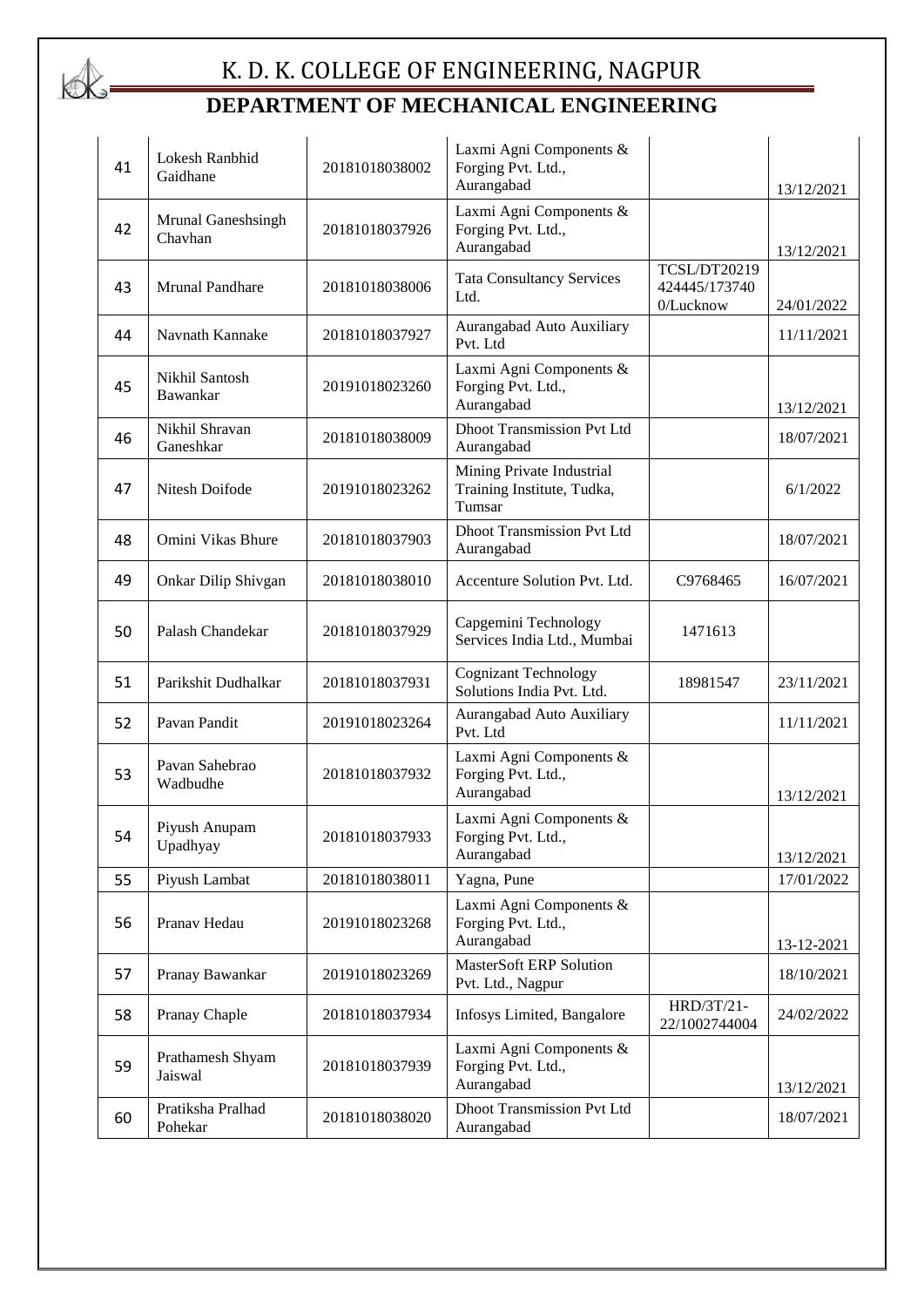

| 61 | Rahul Banduji<br>Chopkar          | 20181018038023 | Laxmi Agni Components &<br>Forging Pvt. Ltd.,<br>Aurangabad |                                            | 13/12/2021 |
|----|-----------------------------------|----------------|-------------------------------------------------------------|--------------------------------------------|------------|
| 62 | Rishikesh Telpande                | 20191018023271 | Aurangabad Auto Auxiliary<br>Pvt. Ltd                       |                                            | 11/11/2021 |
| 63 | Rohit Khadatkar                   | 20181018037942 | <b>Tata Consultancy Services</b><br>Ltd., Chennai           | TCSL/DT20218<br>389052/170908<br>4/Chennai | 21/12/2021 |
| 64 | Rohit Pimpalghare                 | 20181018038026 | L&T Infotech                                                | LTI/HR/Campu<br>s/EN1/2021                 | 17/01/2022 |
| 65 | S Ajay Raj                        | 20181018038028 | SGS Technical Services Ltd.                                 |                                            | 7/12/2021  |
| 66 | Sachin Devrao<br>Kalambe          | 20181018037944 | Laxmi Agni Components &<br>Forging Pvt. Ltd.,<br>Aurangabad |                                            | 13/12/2021 |
| 67 | Sagar Maske                       | 20191018023272 | HCL Technologies Ltd.                                       |                                            | 13/09/2021 |
| 68 | Sagar Wankhede                    | 20181018038029 | Aurangabad Auto Auxiliary<br>Pvt. Ltd                       |                                            | 11/11/2021 |
| 69 | Samir Sahare                      | 20181018044614 | Aurangabad Auto Auxiliary<br>Pvt. Ltd                       |                                            | 11/11/2021 |
| 70 | Sandesh Rajurkar                  | 20181018037945 | Anjani Udyog Pvt. Ltd.                                      |                                            | 25/10/2021 |
| 71 | Sanket Bhagwat Titre              | 20181018037947 | Laxmi Agni Components &<br>Forging Pvt. Ltd.,<br>Aurangabad |                                            | 13-12-2021 |
| 72 | Sanket Gahukar                    | 20181018038031 | <b>HPCL</b>                                                 |                                            | 22/03/2022 |
| 73 | Saransh Rajesh<br>Kamble          | 20181018037948 | Laxmi Agni Components &<br>Forging Pvt. Ltd.,<br>Aurangabad |                                            | 13-12-2021 |
| 74 | Sarfaraz Mohd Ikbal<br>Khan       | 20181018037949 | Laxmi Agni Components &<br>Forging Pvt. Ltd.,<br>Aurangabad |                                            | 13-12-2021 |
| 75 | Satish Dudharam<br>Thatkar        | 20181018037950 | Laxmi Agni Components &<br>Forging Pvt. Ltd.,<br>Aurangabad |                                            | 13-12-2021 |
| 76 | Saurabh Bawane                    | 20181018038032 | Perficient India Pvt. Ltd.,<br>Nagpur                       | PRFT/HCM/61/<br>0322                       | 22/02/2022 |
| 77 | Saurabh Madhukar<br>Bhoyar        | 20181018038033 | ChainSys, Pune                                              |                                            | 9/1/2022   |
| 78 | Shashank Gosavi                   | 20181018038035 | <b>Cognizant Technology</b><br>Solutions India Pvt. Ltd.    | 18979094                                   | 23/11/2021 |
| 79 | Shashank Rajkamal<br>Jaiswal      | 20181018044616 | Laxmi Agni Components &<br>Forging Pvt. Ltd.,<br>Aurangabad |                                            | 13-12-2021 |
| 80 | Shine Shahare                     | 20191018023276 | Tebodin India Pvt. Ltd.                                     |                                            | 2/4/2022   |
| 81 | Shreyas Diliprao<br>Dhule         | 20181018044610 | <b>Dhoot Transmission Pvt Ltd</b><br>Aurangabad             |                                            | 18/07/2021 |
| 82 | Shrikant Bramhanand<br>Handiphode | 20181018037955 | Laxmi Agni Components &<br>Forging Pvt. Ltd.,<br>Aurangabad |                                            | 13-12-2021 |
| 83 | Shubham Dilip Shastri             | 20181018037956 | Pinclick                                                    |                                            | 24/08/2021 |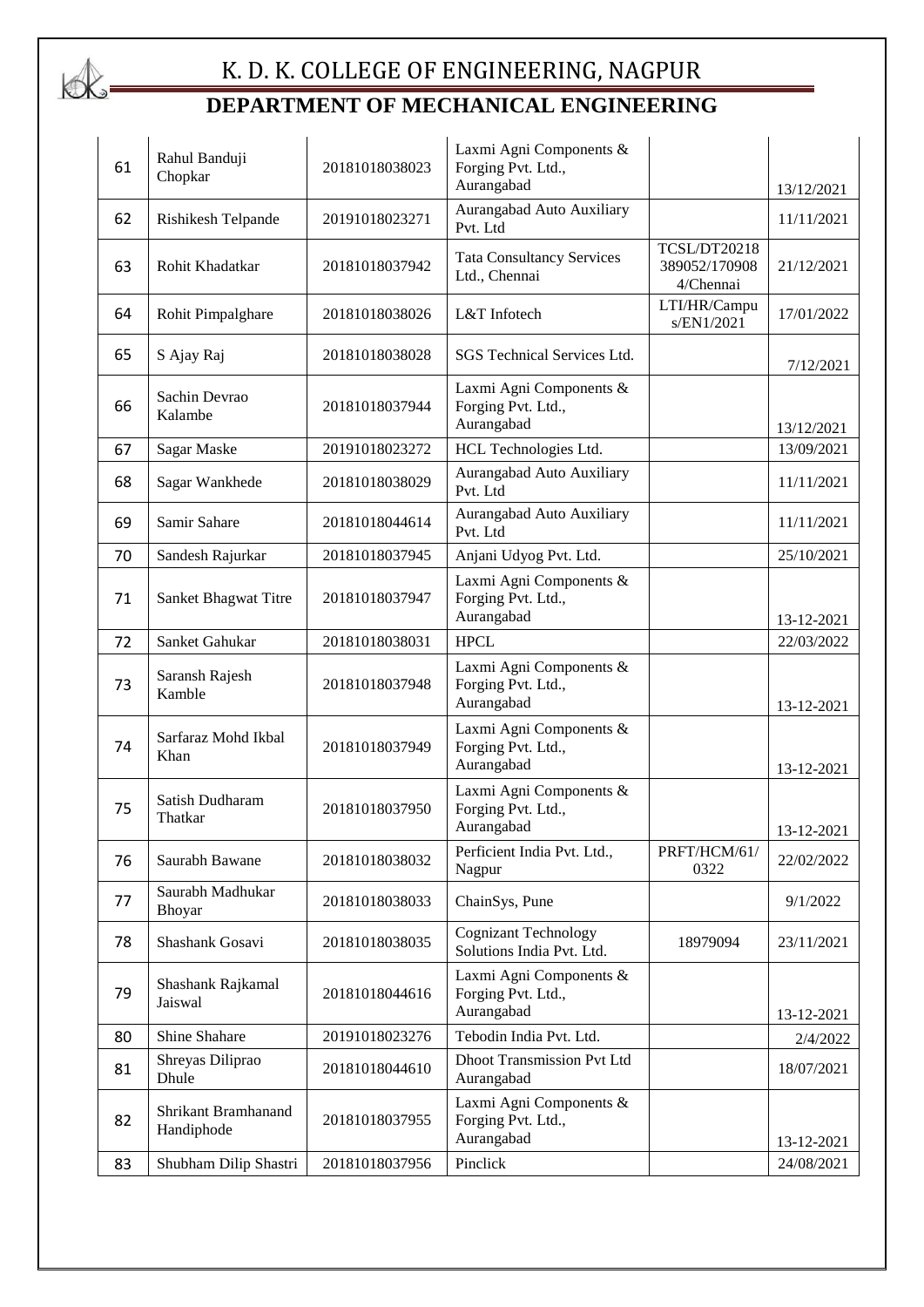

| 84 | Shubham Kumbhare              | 20191018023277 | Laxmi Agni Components &<br>Forging Pvt. Ltd.,<br>Aurangabad  |                                      | 13-12-2021 |
|----|-------------------------------|----------------|--------------------------------------------------------------|--------------------------------------|------------|
| 85 | Shubham Patankar              | 20191018023279 | <b>Linktag Global Services</b><br>Private Limited, Bengaluru |                                      | 5/9/2021   |
| 86 | Siddhant Sharad<br>Shewale    | 20181018044617 | <b>Dhoot Transmission Pvt Ltd</b><br>Aurangabad              |                                      | 15/07/2021 |
| 87 | Sohel Sheikh                  | 20181018037958 | <b>Tata Consultancy Services</b><br>Ltd., Ahmedabad          | TCSL/DT20207<br>163306/Ahmed<br>abad | 2/9/2021   |
| 88 | Sudarshan<br>Vishwanath Dhoke | 20191018023280 | Laxmi Agni Components &<br>Forging Pvt. Ltd.,<br>Aurangabad  |                                      | 13-12-2021 |
| 89 | Suraj Ninawe                  | 20181018037959 | Capgemini Technology<br>Services India Ltd., Mumbai          | 1498230                              |            |
| 90 | Suyash Jain                   | 20191018023282 | Lixil Window Systems<br>Private Limited                      | Email on dated<br>26/11/2021         | 26/11/2021 |
| 91 | Swapnil Akulwar               | 20191018023283 | HCL Technologies Ltd.                                        |                                      | 13/09/2021 |
| 92 | Swapnil Manoj<br>Saudagar     | 20181018038040 | Laxmi Agni Components &<br>Forging Pvt. Ltd.,<br>Aurangabad  |                                      | 13-12-2021 |
| 93 | Swapnil Suresh<br>Khaparde    | 20191018023284 | Lixil Window Systems<br>Private Limited                      | Email on dated<br>26/11/2021         | 26/11/2021 |
| 94 | Vaibhay Anil<br>Raipurkar     | 20181018038043 | Laxmi Agni Components &<br>Forging Pvt. Ltd.,<br>Aurangabad  |                                      | 13-12-2021 |
| 95 | Varun A.Satfale               | 20181018038044 | <b>Dhoot Transmission Pvt Ltd</b><br>Aurangabad              |                                      | 18/07/2021 |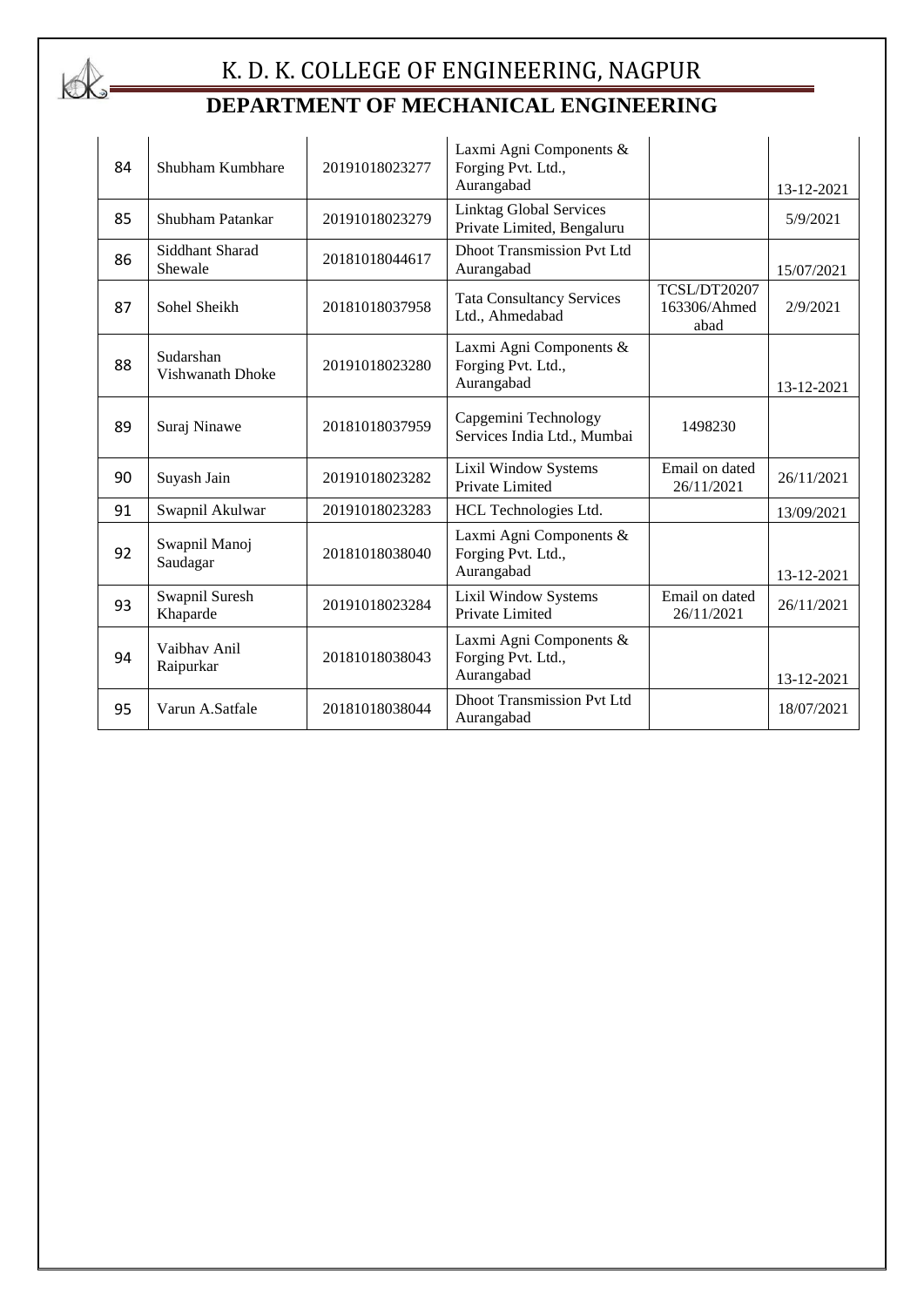

# K. D. K. COLLEGE OF ENGINEERING, NAGPUR

# **DEPARTMENT OF MECHANICAL ENGINEERING**

#### **K. D. K. College of Engineering, Nagpur Department of Mechanical Engineering Higher Study Details (2020-21)**

| Sr. No.        | Name of the student | Enrollment no. | <b>Specialization</b>                                         | <b>Name of Institute</b>                                              |  |
|----------------|---------------------|----------------|---------------------------------------------------------------|-----------------------------------------------------------------------|--|
| 1              | Abhishekh Shahane   | 20181018037974 | <b>MBA</b>                                                    | ISMS Sankalp Business School,<br>Pune                                 |  |
| $\overline{2}$ | Chandan Varma       | 20181018037989 | M. Tech.<br>(Defence<br>Technology)                           | G. H. Raisoni College of<br>Engineering, Nagpur                       |  |
| 3              | Md Muzammil         | 20181018038004 | <b>MBA</b>                                                    | <b>IFMR</b> Graduate School of<br>Business, Krea University, AP       |  |
| 4              | Prajwal Wasnik      | 20181018038013 | <b>MBA</b>                                                    | MBA, Datta Meghe Instiute of<br>Management Studies, Nagpur            |  |
| 5              | Pranav Kumar        | 20181018038015 | <b>MBA</b>                                                    | NMIMS, Mumbai                                                         |  |
| 6              | <b>Remu Dhore</b>   | 20181018038025 | <b>MBA</b>                                                    | K. D. K. College of<br>Engineering, Nagpur                            |  |
| 7              | <b>Sumit Patil</b>  | 20191018023281 | G. H. Raisoni College of<br><b>MBA</b><br>Engineering, Nagpur |                                                                       |  |
| 8              | Yash Badole         | 20181018038047 | <b>MBA</b>                                                    | Sinhgad Institute of Business<br>Administration and Research,<br>Pune |  |